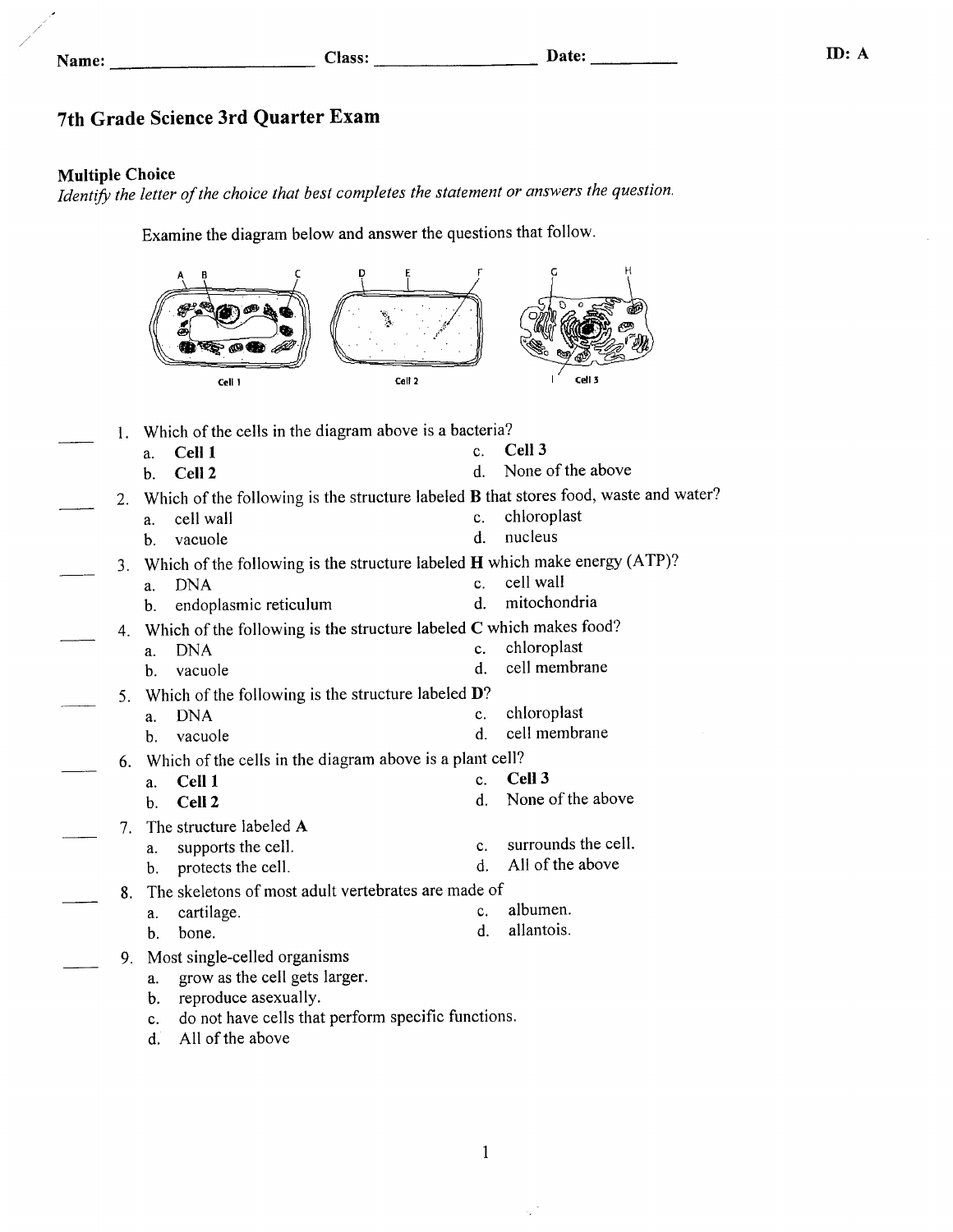Name: ID: A

 $\overline{a}$ 

r<br>Maria

| 10. | Which statement best describes what happens to a single-celled organism when it is eaten?<br>It reproduces sexually.<br>a.<br>Its energy is transferred to another organism.<br>$\mathbf{b}$ .                                                                                                          |                            |                                                                                                              |
|-----|---------------------------------------------------------------------------------------------------------------------------------------------------------------------------------------------------------------------------------------------------------------------------------------------------------|----------------------------|--------------------------------------------------------------------------------------------------------------|
|     | It reproduces as exually.<br>c.<br>It maintains homeostasis.<br>d.                                                                                                                                                                                                                                      |                            |                                                                                                              |
| 11. | Most plants are<br>producers.<br>а.<br>consumers.<br>b.                                                                                                                                                                                                                                                 | $c_{\cdot}$<br>$d_{\cdot}$ | decomposers.<br>Both $(b)$ and $(c)$                                                                         |
| 12. |                                                                                                                                                                                                                                                                                                         |                            | When a duck dives under water, its inner eyelids automatically raise to cover the duck's eyes. In this case, |
|     | water acts as<br>homeostasis.<br>a.                                                                                                                                                                                                                                                                     | $c_{\cdot}$                | a reaction.                                                                                                  |
|     | b. a stimulus.                                                                                                                                                                                                                                                                                          | d.                         | an enzyme.                                                                                                   |
| 13. | The cells of which of the following organisms are made up of approximately 70 percent water?<br>a camel<br>а.<br>a cactus<br>b.                                                                                                                                                                         | $c_{\cdot}$<br>d.          | a dragonfly<br>all of the above                                                                              |
|     | 14. Which of the following is NOT a characteristic that all living things share?                                                                                                                                                                                                                        |                            |                                                                                                              |
|     | All living things reproduce.<br>a.<br>b. All living things sense and respond to change.<br>All living things obtain water by drinking.<br>$c_{\rm c}$<br>All living things use energy.<br>d.                                                                                                            |                            |                                                                                                              |
| 15. | Which statement best describes how consumers get the food they need to survive?<br>They use energy from the sun to make food from water and carbon dioxide.<br>a.<br>They obtain energy and food from the chemicals in their environment.<br>$\mathbf{b}$ .<br>They eat other organisms.<br>$c_{\rm r}$ |                            |                                                                                                              |
|     | They break down the nutrients in dead organisms or animal wastes.<br>d.                                                                                                                                                                                                                                 |                            |                                                                                                              |
| 16. | is what makes chloroplasts green.<br>A chromatid<br>a.                                                                                                                                                                                                                                                  | $\mathbf{c}$ .             | Cholesterol                                                                                                  |
|     | Chlorophyll<br>b.                                                                                                                                                                                                                                                                                       | d.                         | A chromosome                                                                                                 |
| 17. | Green plants, algae, and some bacteria need _____ to produce food by photosynthesis.<br>sunlight<br>a.<br>carbon dioxide<br>b.                                                                                                                                                                          | c.<br>$\mathbf{d}$ .       | water<br>All of the above                                                                                    |
|     | 18. Exocytosis means                                                                                                                                                                                                                                                                                    |                            |                                                                                                              |
|     | "within the cell."<br>a.<br>"outside the cell."<br>b.                                                                                                                                                                                                                                                   | $\mathbf{c}.$<br>d.        | "made by light."<br>"breathing."                                                                             |
| 19. | are the basic units of living things.                                                                                                                                                                                                                                                                   |                            |                                                                                                              |
|     | Organisms<br>a.<br>Tissues<br>b.                                                                                                                                                                                                                                                                        | c.<br>d.                   | Cells<br>Organs                                                                                              |
| 20. | Prokaryotic cells do NOT have                                                                                                                                                                                                                                                                           |                            |                                                                                                              |
|     | DNA.<br>a.                                                                                                                                                                                                                                                                                              | c.                         | a cell membrane.<br>ribosomes.                                                                               |
| 21. | a nucleus.<br>b.<br>Echinoderms live                                                                                                                                                                                                                                                                    | d.                         |                                                                                                              |
|     | on land.<br>a.                                                                                                                                                                                                                                                                                          | C.                         | in salt water.                                                                                               |
|     | in fresh water.<br>b.<br>Black bread mold is an example of $a(n)$                                                                                                                                                                                                                                       | d.                         | All of the above                                                                                             |
| 22. | threadlike fungus.<br>a.<br>sac fungus.<br>b.                                                                                                                                                                                                                                                           | c.<br>d.                   | club fungus.<br>imperfect fungus.                                                                            |
|     |                                                                                                                                                                                                                                                                                                         |                            |                                                                                                              |

 $\sim$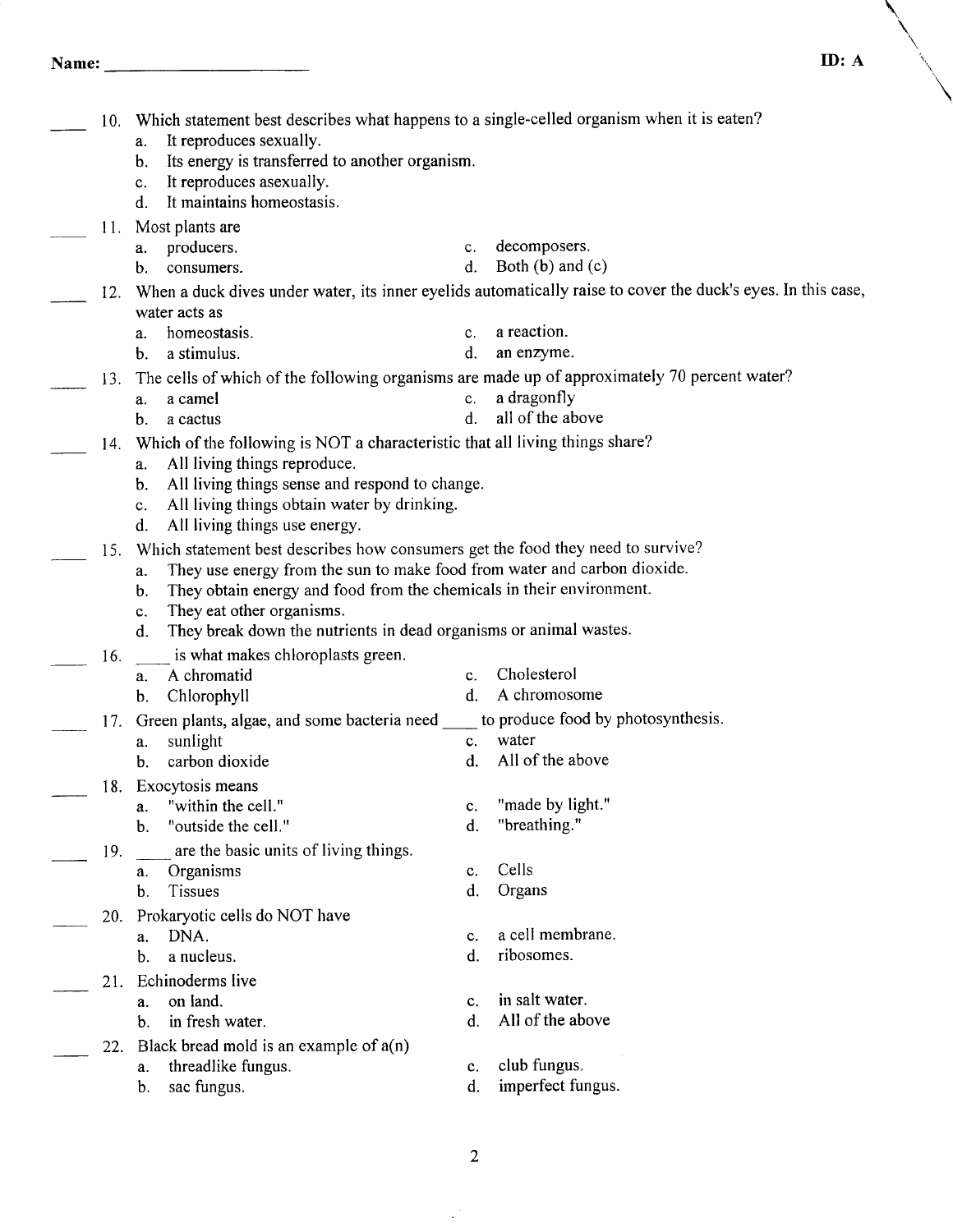| 23. | processes?                                                                           |             | The equation: $CO_2 + H_2O$ + light energy $\rightarrow$ Glucose (sugar) + $O_2$ is the equation for which of the following |
|-----|--------------------------------------------------------------------------------------|-------------|-----------------------------------------------------------------------------------------------------------------------------|
|     | photosynthesis<br>a.                                                                 | c.          | fermentation                                                                                                                |
|     | cellular respiration<br>b.                                                           | d.          | exocytosis                                                                                                                  |
|     | Jellyfish, hydras, and sea anemones are members of the phylum                        |             |                                                                                                                             |
| 24. | Porifera.<br>a.                                                                      | $c_{\cdot}$ | Cnidaria.                                                                                                                   |
|     | Chordata.<br>b.                                                                      | d.          | Mollusca.                                                                                                                   |
|     | Algae are ___ protists.                                                              |             |                                                                                                                             |
| 25. | animal-like                                                                          | $c_{\cdot}$ | fungus-like                                                                                                                 |
|     | a.<br>plant-like<br>b.                                                               | d.          | bacteria-like                                                                                                               |
|     | Which of the following is NOT used to make glucose in photosynthesis?                |             |                                                                                                                             |
| 26. | H <sub>2</sub> O                                                                     | $c_{\cdot}$ | CO <sub>2</sub>                                                                                                             |
|     | a.<br>O <sub>2</sub>                                                                 | d.          | light energy                                                                                                                |
|     | b.                                                                                   |             |                                                                                                                             |
| 27. | The exchange of materials between a cell and its environment takes place across cell | c.          | nucleus.                                                                                                                    |
|     | mitochondria.<br>a.<br>membranes.                                                    | d.          | nucleolus.                                                                                                                  |
|     | b.                                                                                   |             |                                                                                                                             |
| 28. | You are made up of about 100 trillion cells; however, you began as                   |             | an organelle.                                                                                                               |
|     | an organ.<br>a.                                                                      | c.<br>d.    | a single cell.                                                                                                              |
|     | a glob of gooey cytoplasm.<br>$\mathbf b$ .                                          |             |                                                                                                                             |
| 29. | The first protists probably evolved from ancient                                     |             |                                                                                                                             |
|     | bacteria.<br>a.                                                                      | c.          | fungi.                                                                                                                      |
|     | mold.<br>b.                                                                          | d.          | protozoa.                                                                                                                   |
| 30. | Protozoa are<br>protists.                                                            |             |                                                                                                                             |
|     | animal-like<br>a.                                                                    | c.          | fungus-like<br>bacteria-like                                                                                                |
|     | plant-like<br>b.                                                                     | d.          |                                                                                                                             |
| 31. | Flagella are used by some algae to                                                   |             |                                                                                                                             |
|     | carry out photosynthesis.<br>a.                                                      | c.          | obtain oxygen.                                                                                                              |
|     | move through water.<br>b.                                                            | d.          | capture food.                                                                                                               |
| 32. | Why is an elephant larger than a human?                                              |             |                                                                                                                             |
|     | It has larger cells than a person does.<br>a.                                        |             |                                                                                                                             |
|     | It has a larger surface-to-volume ratio of its cells than a person does.<br>b.       |             |                                                                                                                             |
|     | It has more cells than a person does.                                                |             |                                                                                                                             |
|     | None of the above<br>d.                                                              |             |                                                                                                                             |
| 33. | Animal-like protists                                                                 |             | may be either free-living or parasitic.                                                                                     |
|     | are also known as protozoa.<br>a.                                                    | c.          | All of the above                                                                                                            |
|     | include amoebas and Paramecium.<br>b.                                                | d.          |                                                                                                                             |
| 34. | Algae obtain their food by                                                           |             |                                                                                                                             |
|     | invading another organism's body.<br>a.                                              |             |                                                                                                                             |
|     | eating dead organic matter.<br>b.                                                    |             |                                                                                                                             |
|     | eating plants.<br>c.                                                                 |             |                                                                                                                             |
|     | making their own food through photosynthesis.<br>d.                                  |             |                                                                                                                             |
| 35. | Which of the following describes the body plan of a sponge?                          |             |                                                                                                                             |
|     | radial symmetry<br>a.                                                                | c.          | asymmetry                                                                                                                   |
|     | bilateral symmetry<br>b.                                                             | d.          | partial symmetry                                                                                                            |

 $\frac{1}{\sqrt{2}}\frac{1}{\sqrt{2}}$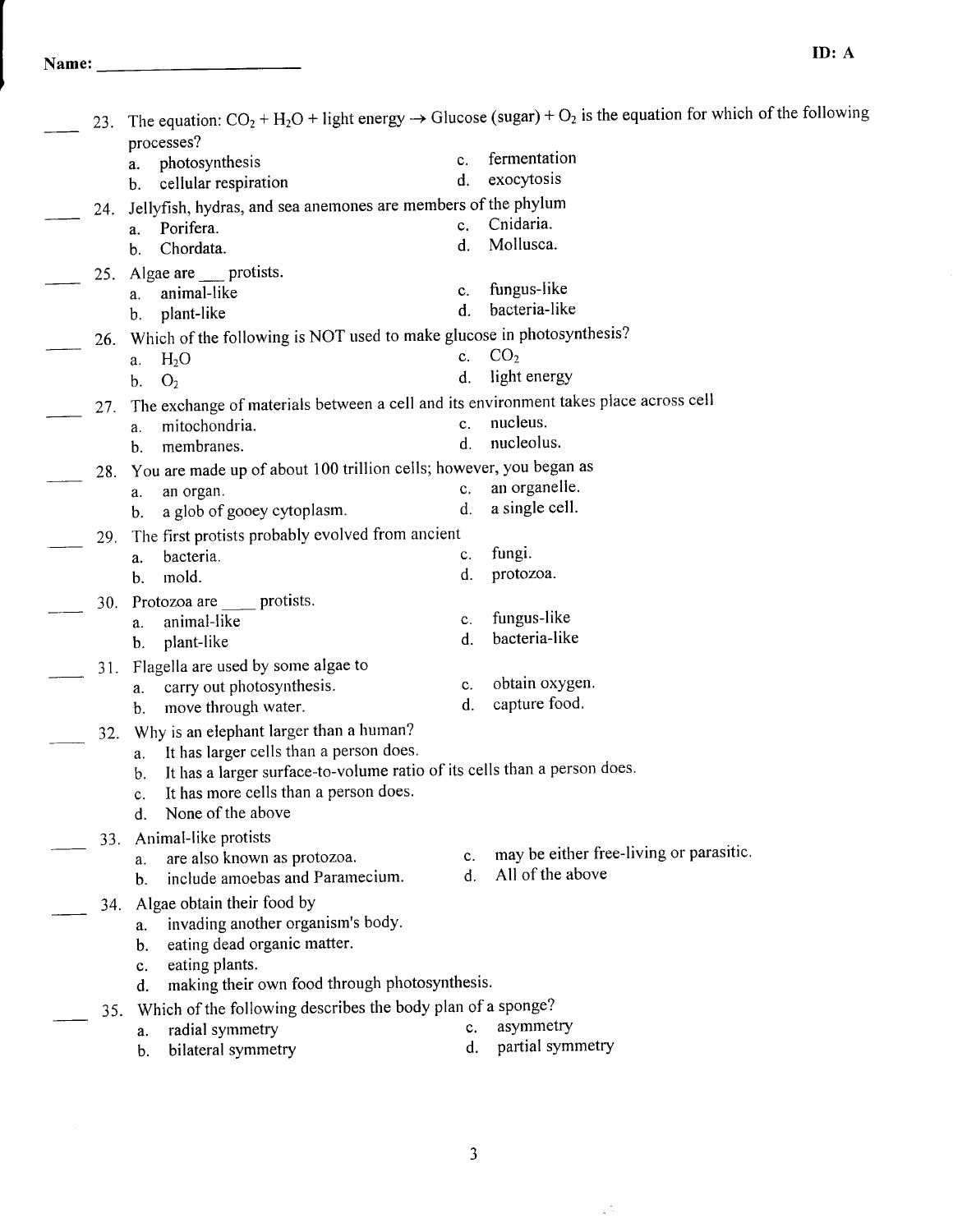### Name:

| 36. | To which class of fishes does a catfish belong?                                          |                |                                                                                                    |
|-----|------------------------------------------------------------------------------------------|----------------|----------------------------------------------------------------------------------------------------|
|     | finless fishes<br>a.                                                                     | c.             | bony fishes                                                                                        |
|     | jawless fishes<br>b.                                                                     | d.             | cartilaginous fishes                                                                               |
| 37. | Digestion of food particles in a sponge takes place in its                               |                |                                                                                                    |
|     | gut.<br>a.                                                                               | $c_{-}$        | osculum.                                                                                           |
|     | ampulla.<br>b.                                                                           | d.             | collar cells.                                                                                      |
| 38. | Plantae, Animalia, and Protista are all names of                                         |                |                                                                                                    |
|     | kingdoms.<br>a.                                                                          | c.             | classes.                                                                                           |
|     | phyla.<br>b.                                                                             | d.             | genera.                                                                                            |
| 39. | The word arthropod means                                                                 |                |                                                                                                    |
|     | "large brain."<br>a.                                                                     | c.             | "spiny skin."                                                                                      |
|     | "jointed foot."<br>b.                                                                    | d.             | "paralyzing toxin."                                                                                |
| 40. | When wilted celery (nonvascular Plant) is soaked in water, it becomes crisp again due to |                |                                                                                                    |
|     | exocytosis.<br>a.                                                                        | $c_{\cdot}$    | vesicle movement.                                                                                  |
|     | active transport.<br>b.                                                                  | $\mathbf{d}$ . | osmosis.                                                                                           |
| 41. | The hyphae in fungus grow together to form a twisted mass called the                     |                |                                                                                                    |
|     | mycelium.<br>a.                                                                          | $c_{\cdot}$    | basidium.                                                                                          |
|     | flagellum.<br>$\mathbf{b}$ .                                                             | d.             | sporangium.                                                                                        |
| 42. | The largest, most general group in the classifications used by biologists is the         |                |                                                                                                    |
|     | kingdom.<br>a.                                                                           | $c_{\cdot}$    | class.                                                                                             |
|     | order.<br>b.                                                                             | d.             | species.                                                                                           |
| 43. | Organisms use energy to                                                                  |                |                                                                                                    |
|     | move materials into and out of cells.<br>a.                                              | $c_{\cdot}$    | make or break down food.                                                                           |
|     | build cells.<br>b.                                                                       | d.             | All of the above                                                                                   |
| 44. | The flexible _____ is an embryonic structure that is usually replaced by a backbone.     |                |                                                                                                    |
|     | nerve cord<br>a.                                                                         | c.             | alimentary canal                                                                                   |
|     | notochord<br>b.                                                                          | d.             | postanal tail                                                                                      |
| 45. |                                                                                          |                | When particles are moved through a membrane from a region of low concentration to a region of high |
|     | concentration, the process is called                                                     |                |                                                                                                    |
|     | diffusion.<br>a.                                                                         | c.             | active transport.                                                                                  |
|     | passive transport.<br>b.                                                                 | d.             | fermentation.                                                                                      |
|     | 46. Clams and other two-shelled shellfish are classified as                              |                |                                                                                                    |
|     | gastropods.<br>a.                                                                        | c.             | cephalopods.                                                                                       |
|     | bivalves.<br>b.                                                                          | d.             | All of the above                                                                                   |
| 47. | Food molecules are broken down to release energy by the                                  |                |                                                                                                    |
|     | ribosomes.<br>a.                                                                         | C <sub>r</sub> | mitochondria.                                                                                      |
|     | endoplasmic reticulum.<br>b.                                                             | d.             | lysosome                                                                                           |
| 48. | Yeast is an example of $a(n)$                                                            |                |                                                                                                    |
|     | threadlike fungus.<br>a.                                                                 | c.             | club fungus.                                                                                       |
|     | sac fungus.<br>b.                                                                        | d.             | imperfect fungus.                                                                                  |
| 49. | Which one of the following does NOT perform mitosis?                                     |                |                                                                                                    |
|     | a prokaryotic cell<br>a.                                                                 | c.             | a eukaryotic cell                                                                                  |
|     | a human body cell<br>$\mathbf b$ .                                                       | d.             | a plant cell                                                                                       |
| 50. | Most fish breathe by using their                                                         |                |                                                                                                    |
|     | scales.<br>a.                                                                            | c.             | gills.                                                                                             |
|     | denticles.<br>b.                                                                         | d.             | fins.                                                                                              |

4

 $\sim$ 

g).

 $\boldsymbol{y}$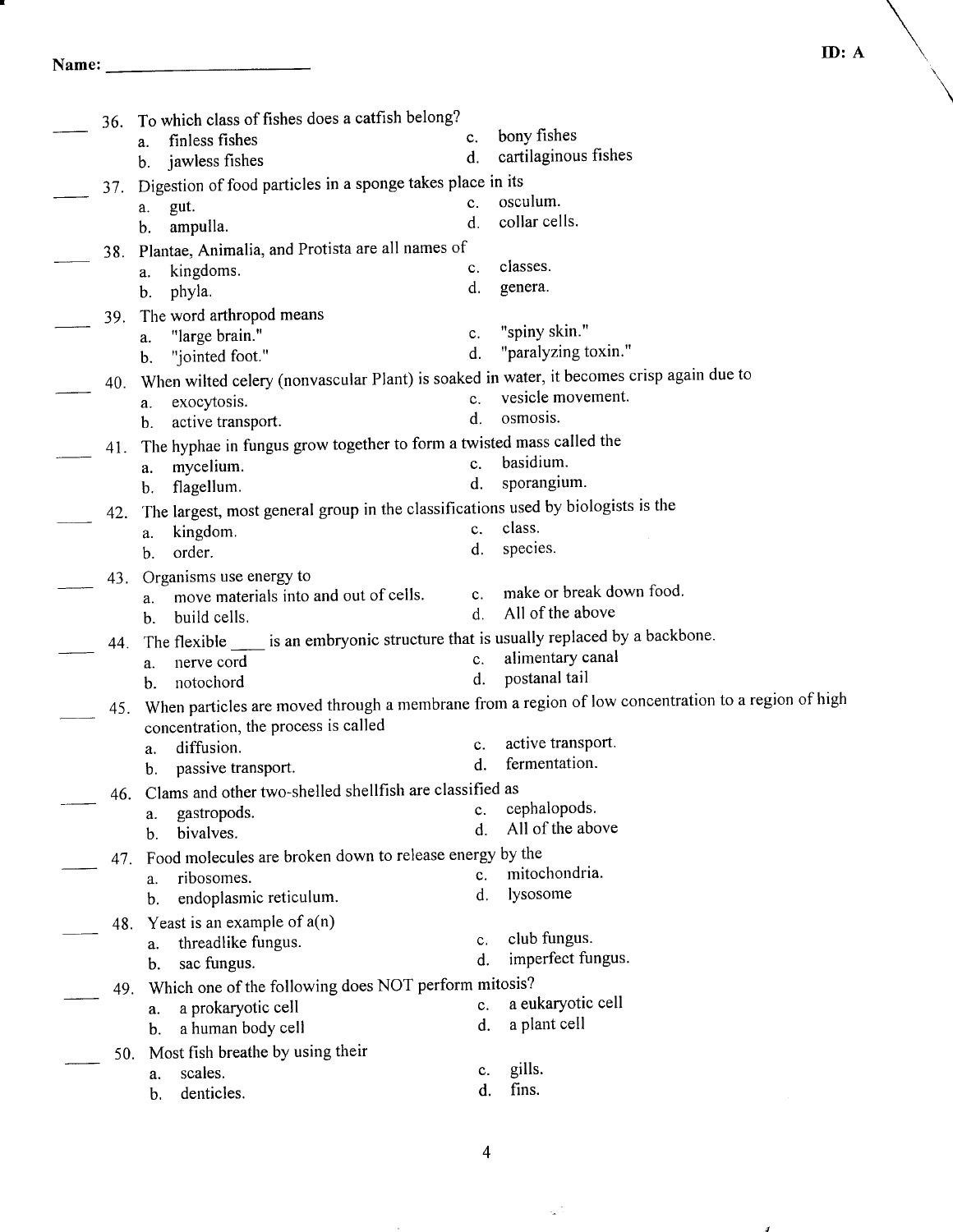Name: lD: A

 $\sim 10^{-11}$ 

---

|     | 51. A sponge does NOT have                                                              |    |                                                                                                               |
|-----|-----------------------------------------------------------------------------------------|----|---------------------------------------------------------------------------------------------------------------|
|     | a gut.<br>a.                                                                            | c. | collar cells.                                                                                                 |
|     | pore cells.<br>b.                                                                       | d. | an osculum.                                                                                                   |
| 52. | All cnidarians have                                                                     |    |                                                                                                               |
|     | stinging cells.<br>a.                                                                   | c. | Both $(a)$ and $(b)$                                                                                          |
|     | collar cells.<br>$\mathbf{b}$ .                                                         | d. | Neither $(a)$ nor $(b)$                                                                                       |
| 53. | The large membrane-covered chamber that stores water and other liquids in plants is the |    |                                                                                                               |
|     | nucleus.<br>a.                                                                          | c. | mitochondria                                                                                                  |
|     | vacuole.<br>$\mathbf b$ .                                                               | d. | lysosome.                                                                                                     |
| 54. | In some invertebrates, dozens of nerve cells come together in bundles called            |    |                                                                                                               |
|     | spicules.<br>a.                                                                         | c. | oscula.                                                                                                       |
|     | ganglia.<br>$\mathbf b$ .                                                               | d. | mantles.                                                                                                      |
| 55. |                                                                                         |    | The burning (cramping) sensation you feel in your muscles after running a long distance is due to the effects |
|     | of                                                                                      |    |                                                                                                               |
|     | active transport.<br>a.                                                                 | c. | cellular respiration.                                                                                         |
|     | photosynthesis.<br>b.                                                                   | d. | fermentation.                                                                                                 |
| 56. | A monkey is made up of trillions of                                                     |    |                                                                                                               |
|     | stimuli.<br>a.                                                                          | c. | eggs.                                                                                                         |
|     | minerals.<br>b.                                                                         | d. | cells.                                                                                                        |
| 57. | Millipedes have _____ of legs per segment.                                              |    |                                                                                                               |
|     | one pair<br>a.                                                                          | c. | three pairs                                                                                                   |
|     | two pairs<br>$\mathbf{b}_{\cdot}$                                                       | d. | four pairs                                                                                                    |
| 58. | Organisms must have food because                                                        |    |                                                                                                               |
|     | food is a source of energy.<br>a.                                                       | c. | organisms never make their own food.                                                                          |
|     | food supplies cells with oxygen.<br>$\mathbf{b}$ .                                      | d. | All of the above                                                                                              |
| 59. | Which of the following is a stimulus?                                                   |    |                                                                                                               |
|     | sound<br>a.                                                                             | c. | gravity                                                                                                       |
|     | darkness<br>b.                                                                          | d. | All of the above                                                                                              |
| 60. | Water is pulled into a sponge through                                                   |    |                                                                                                               |
|     | the osculum.<br>a.                                                                      | c. | pore cells                                                                                                    |
|     | collar cells.<br>b.                                                                     | d. | spicules.                                                                                                     |
|     | 61. Kingdom Protista contains                                                           |    |                                                                                                               |
|     | fungi.<br>a.                                                                            |    |                                                                                                               |
|     | plants.<br>b.                                                                           |    |                                                                                                               |
|     | single-celled prokaryotic organisms.<br>c.                                              |    |                                                                                                               |
|     | single-celled or simple multicellular eukaryotic organisms.<br>d.                       |    |                                                                                                               |
| 62. | Some cartilaginous fishes must _____ or else they will suffocate.                       |    |                                                                                                               |
|     | swallow lots of water<br>a.                                                             |    |                                                                                                               |
|     | go to the surface and breathe air<br>b.                                                 |    |                                                                                                               |
|     | keep swimming<br>$c_{\rm c}$                                                            |    |                                                                                                               |
|     | use their swim bladder to pump water across their gills<br>d.                           |    |                                                                                                               |
| 63. | The term that means "exit the cell" is                                                  |    |                                                                                                               |
|     | osmosis.<br>a.                                                                          | c. | endocytosis.                                                                                                  |
|     | active transportation.<br>b.                                                            | d. | exocytosis.                                                                                                   |

 $\overline{\mathbf{5}}$ 

 $\mathcal{L}^{(1)}$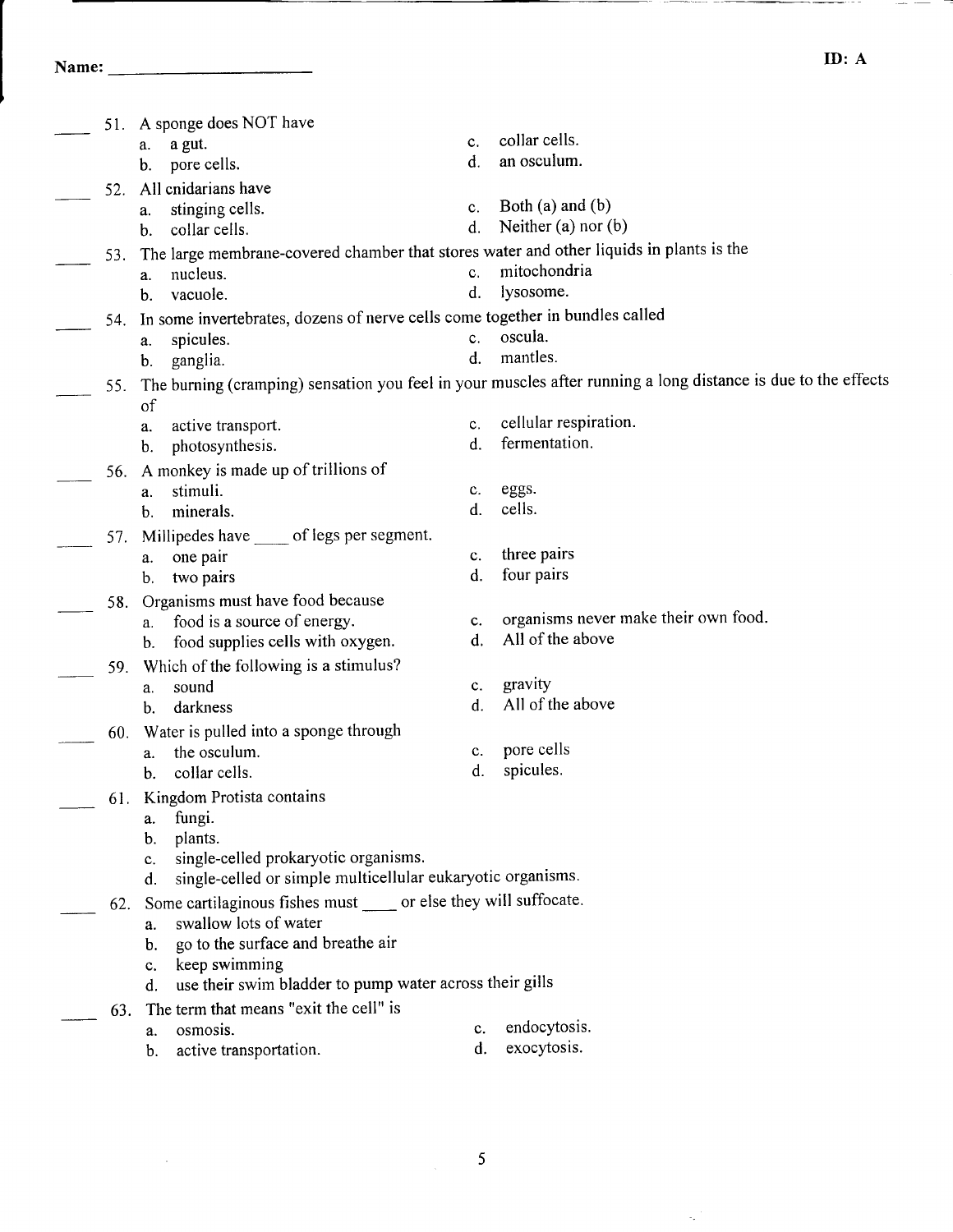|     | from other organisms, and can move about using their flagella are                            |          | 64. Single-celled organisms that live in pond water can make their own food through photosynthesis or obtain it  |
|-----|----------------------------------------------------------------------------------------------|----------|------------------------------------------------------------------------------------------------------------------|
|     | algae.<br>a.                                                                                 | c.       | archaebacteria.                                                                                                  |
|     | euglena.<br>b.                                                                               | d.       | eubacteria.                                                                                                      |
| 65. | When compared to a prokaryotic cell, a eukaryotic cell                                       |          |                                                                                                                  |
|     | has more types of organelles.<br>a.                                                          |          |                                                                                                                  |
|     | has DNA that is linear rather than circular.<br>b.                                           |          |                                                                                                                  |
|     | stores its DNA in a nucleus rather than in the cytoplasm.<br>c.<br>All of the above          |          |                                                                                                                  |
|     | d.                                                                                           |          |                                                                                                                  |
| 66. | Cells are<br>the structures that contain all of the materials necessary for life.<br>a.      |          |                                                                                                                  |
|     | found in all organisms.<br>b.                                                                |          |                                                                                                                  |
|     | sometimes specialized for particular functions.<br>c.                                        |          |                                                                                                                  |
|     | All of the above<br>d.                                                                       |          |                                                                                                                  |
| 67. |                                                                                              |          | When a cell membrane surrounds a particle, encloses it in a vacuole, and brings the particle into the cell, this |
|     | is called                                                                                    |          |                                                                                                                  |
|     | osmosis.<br>a.                                                                               | c.       | endocytosis.                                                                                                     |
|     | active transportation.<br>b.                                                                 | d.       | exocytosis.                                                                                                      |
| 68. | Photosynthesis means                                                                         |          | "made by light."                                                                                                 |
|     | "within the cell."<br>a.<br>"outside the cell."                                              | c.<br>d. | "breathing."                                                                                                     |
|     | b.                                                                                           |          | How would sugar entering a cell that already contains a high concentration of sugar get through a cell           |
| 69. | membrane and into a cell?                                                                    |          |                                                                                                                  |
|     | osmosis<br>a.                                                                                |          |                                                                                                                  |
|     | active transportation<br>b.                                                                  |          |                                                                                                                  |
|     | passive transportation<br>c.                                                                 |          |                                                                                                                  |
|     | d.                                                                                           |          | the sugar will not go from an area of low concentration to an area of high concentration                         |
| 70. | To which class of fishes does a hammerhead shark belong?                                     |          |                                                                                                                  |
|     | jawless fishes<br>a.                                                                         | c.       | cartilaginous fishes<br>lobe-finned fishes                                                                       |
|     | bony fishes<br>b.                                                                            | d.       |                                                                                                                  |
| 71. | Echinoderm means                                                                             |          | "endoskeleton."                                                                                                  |
|     | "jointed limbs."<br>a.<br>"spiny skinned."<br>b.                                             | c.<br>d. | "shiny tube foot."                                                                                               |
|     | Inside the sponge's body, food particles and microorganisms are filtered out of the water by |          |                                                                                                                  |
| 72. | the osculum.<br>a.                                                                           | c.       | pores.                                                                                                           |
|     | collar cells.<br>b.                                                                          | d.       | spicules.                                                                                                        |
| 73. | Animals are different from fungi, plants, and most protists in that animal cells lack        |          |                                                                                                                  |
|     | organelles.<br>a.                                                                            | c.       | cell walls.                                                                                                      |
|     | nuclei.<br>b.                                                                                | d.       | cell membranes.                                                                                                  |
| 74. | Amoebas move with                                                                            |          |                                                                                                                  |
|     | pseudopodia.<br>a.                                                                           | c.       | contractile vacuoles.                                                                                            |
|     | flagella.<br>b.                                                                              | d.       | cilia.                                                                                                           |
| 75. | Slugs and snails are classified as                                                           |          |                                                                                                                  |
|     | gastropods.<br>a.                                                                            | c.       | cephalopods.                                                                                                     |
|     | bivalves.<br>b.                                                                              | d.       | planarians.                                                                                                      |
|     |                                                                                              |          |                                                                                                                  |

 $\overline{6}$ 

 $\mathbf{q}^{(k)}$ 

 $\lambda$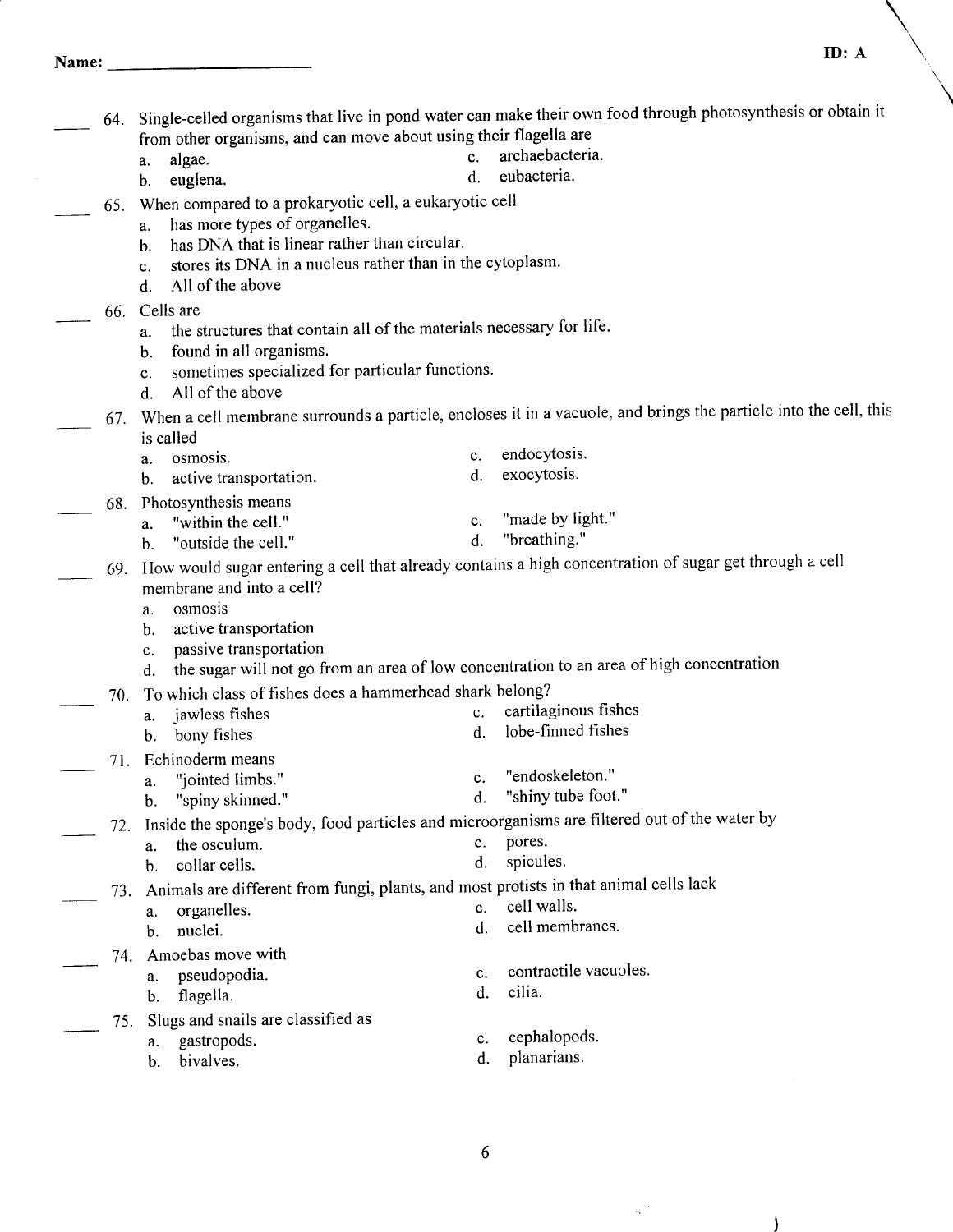|     |                                                                                                                      |                | The opposable thumb allows humans to grasp objects firmly. Because this feature helped humans to survive     |
|-----|----------------------------------------------------------------------------------------------------------------------|----------------|--------------------------------------------------------------------------------------------------------------|
| 76. |                                                                                                                      |                |                                                                                                              |
|     | over time, it is called a(n)<br>c.<br>adaptation.                                                                    |                | mutation.                                                                                                    |
|     | a.<br>d.<br>genetic variation.<br>b.                                                                                 |                | vestigial structure.                                                                                         |
|     | The swim bladder is found in                                                                                         |                |                                                                                                              |
| 77. | c.<br>jawless fishes.                                                                                                |                | bony fishes.                                                                                                 |
|     | a.<br>$\mathbf{d}$ .<br>cartilaginous fishes.<br>b.                                                                  |                | lancelets.                                                                                                   |
|     | Gills develop from ______ which are found in all chordate embryos.                                                   |                |                                                                                                              |
| 78. | c.<br>notochords<br>a.                                                                                               |                | vertebrae                                                                                                    |
|     | d.<br>pharyngeal pouches<br>b.                                                                                       |                | hollow nerve cords                                                                                           |
|     | 79. All protists are                                                                                                 |                |                                                                                                              |
|     | c.<br>eukaryotic.<br>а.                                                                                              |                | producers.                                                                                                   |
|     | d.<br>single-celled organisms.<br>$\mathbf{b}$ .                                                                     |                | consumers.                                                                                                   |
| 80. | Oxygen is used to break down food molecules and release energy in a process called                                   |                |                                                                                                              |
|     | photosynthesis.<br>a.                                                                                                | c.             | cellular respiration.                                                                                        |
|     | cytokinesis.<br>b.                                                                                                   | d.             | fermentation.                                                                                                |
| 81. | Organisms that have cells with a nucleus and membrane-bound organelles are                                           |                |                                                                                                              |
|     | prokaryotic<br>a.                                                                                                    | c.             | eubacteria.                                                                                                  |
|     | archaebacteria.<br>b.                                                                                                | $\mathbf{d}$ . | eukaryotic                                                                                                   |
| 82. | Most of the ATP produced by a cell is made in the                                                                    |                |                                                                                                              |
|     | ribosomes.<br>a.                                                                                                     | c.             | mitochondria.<br>chloroplasts.                                                                               |
|     | endoplasmic reticulum.<br>b.                                                                                         | d.             |                                                                                                              |
| 83. |                                                                                                                      |                | There are five classes of fishes, but only three classes living today. These three classes of fishes include |
|     | freshwater fishes, saltwater fishes, and river fishes.<br>a.                                                         |                |                                                                                                              |
|     | bony fishes, parasitic fishes, and cartilaginous fishes.<br>b.<br>jawless fishes, predatory fishes, and coelacanths. |                |                                                                                                              |
|     | c.<br>jawless fishes, cartilaginous fishes, and bony fishes.                                                         |                |                                                                                                              |
|     | d.<br>If an animal cell did not have lysosomes, it would NOT be able to                                              |                |                                                                                                              |
| 84. | control the production of proteins.                                                                                  |                |                                                                                                              |
|     | a.<br>make food using sunlight.<br>$b$                                                                               |                |                                                                                                              |
|     | digest wastes and foreign matter.<br>c.                                                                              |                |                                                                                                              |
|     | All of the above<br>d.                                                                                               |                |                                                                                                              |
| 85. | Which of the following is a product (made) of photosynthesis?                                                        |                |                                                                                                              |
|     | glucose<br>a.                                                                                                        | c.             | carbon monoxide                                                                                              |
|     | carbon dioxide<br>$\mathbf{b}$ .                                                                                     | d.             | heat energy                                                                                                  |
| 86. | keep(s) the cytoplasm inside and allows nutrients in and waste products out.<br>$\mathsf{A}$                         |                |                                                                                                              |
|     | cell membrane<br>a.                                                                                                  | c.             | nucleus                                                                                                      |
|     | chloroplast<br>b.                                                                                                    | d.             | mitochondrion                                                                                                |
| 87. | Colonies of _____ build huge skeletons of calcium carbonate.                                                         |                |                                                                                                              |
|     | sponges<br>a.                                                                                                        | c.             | worms                                                                                                        |
|     | corals<br>b.                                                                                                         | d.             | jellyfish                                                                                                    |
| 88. | Plant is an example of a                                                                                             |                |                                                                                                              |
|     | producer.<br>a.                                                                                                      | c.             | decomposer.                                                                                                  |
|     | consumer.<br>b.                                                                                                      | d.             | scavenger.                                                                                                   |
| 89. | Mitosis is usually divided into ______ phases.                                                                       |                |                                                                                                              |
|     | one<br>a.                                                                                                            | c.<br>d.       | three<br>six                                                                                                 |
|     | five<br>b.                                                                                                           |                |                                                                                                              |
|     |                                                                                                                      |                |                                                                                                              |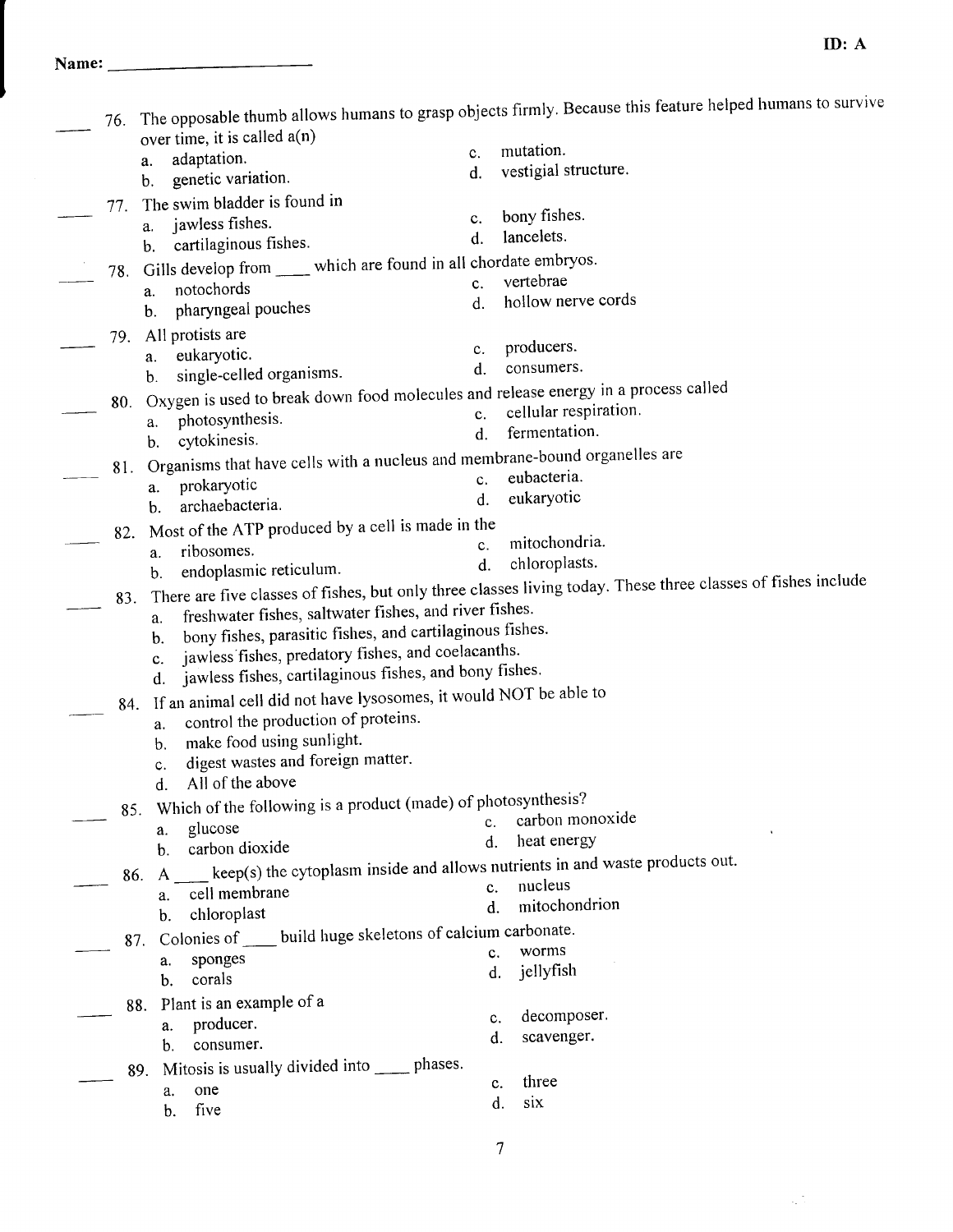# Name: ID: A

| 90. | The three main body parts of an insect are                                                     |             |                                                                                                        |
|-----|------------------------------------------------------------------------------------------------|-------------|--------------------------------------------------------------------------------------------------------|
|     | antennae, head, and abdomen.<br>a.                                                             | $c_{\cdot}$ | head, thorax, and abdomen.                                                                             |
|     | antennae, head, and thorax.<br>b.                                                              | d.          | head, abdomen, and legs.                                                                               |
| 91. | A sponge has no head and no gut, but it is classified as an animal because                     |             |                                                                                                        |
|     | it has a nervous system.<br>a.                                                                 | $c_{\rm r}$ | it eats other organisms.                                                                               |
|     | it has a digestive tract.<br>b.                                                                | d.          | it has no symmetry.                                                                                    |
| 92. | The ______ looks like flattened sacks stacked side by side or a cloth folded back and forth.   |             |                                                                                                        |
|     | ribosome<br>a.                                                                                 | $C_{-}$     | nucleus                                                                                                |
|     | endoplasmic reticulum<br>b.                                                                    | d.          | cell membrane                                                                                          |
| 93. | What is produced by mitosis?                                                                   |             |                                                                                                        |
|     | two cells<br>a.                                                                                | c.          | chloroplasts                                                                                           |
|     | two identical nuclei<br>h.                                                                     | $d_{-}$     | two different cells                                                                                    |
| 94. | What cells do sponges have that no other animal has?                                           |             |                                                                                                        |
|     | blood cells<br>a.                                                                              | $c_{\cdot}$ | collar cells                                                                                           |
|     | nerve cells<br>b.                                                                              | d.          | None of the above                                                                                      |
| 95. | An organism with chloroplasts is a                                                             |             |                                                                                                        |
|     | consumer.<br>a.                                                                                | c.          | producer.                                                                                              |
|     | prokaryote.<br>b.                                                                              | d.          | centromere.                                                                                            |
| 96. | A cnidarian has long tentacles covered with stinging cells that fire tiny barbed spears called |             |                                                                                                        |
|     | nematocysts.<br>a.                                                                             | c.          | spicules.                                                                                              |
|     | mantles.<br>b.                                                                                 | $d_{-}$     | suckers.                                                                                               |
| 97. |                                                                                                |             | Maintaining a body temperature of 37°C and a stable amount of sugar in your blood are both examples of |
|     | homeostasis.<br>a.                                                                             | $c_{\cdot}$ | photosynthesis.                                                                                        |
|     | metabolism.<br>b.                                                                              | d.          | respiration.                                                                                           |
|     |                                                                                                |             |                                                                                                        |

#### Km Hm Dm M dm cm mm

|      | Hm<br>98. $45.9 M =$<br>a. .459<br>b. .00459        | $c_{\cdot}$ | 459.<br>d. 4590. |
|------|-----------------------------------------------------|-------------|------------------|
|      | $145g =$<br>99.<br>mg<br>14.5<br>a.<br>b. $145,000$ | $c_{\cdot}$ | .145<br>d. 1.45  |
| 100. | $000007$ Km =<br>mm<br>.0007<br>a.<br>70<br>b.      | c.<br>d     | .7               |

 $\mathcal{A}^{(1)}$ 

 $\ddot{\phantom{a}}$ 

∦